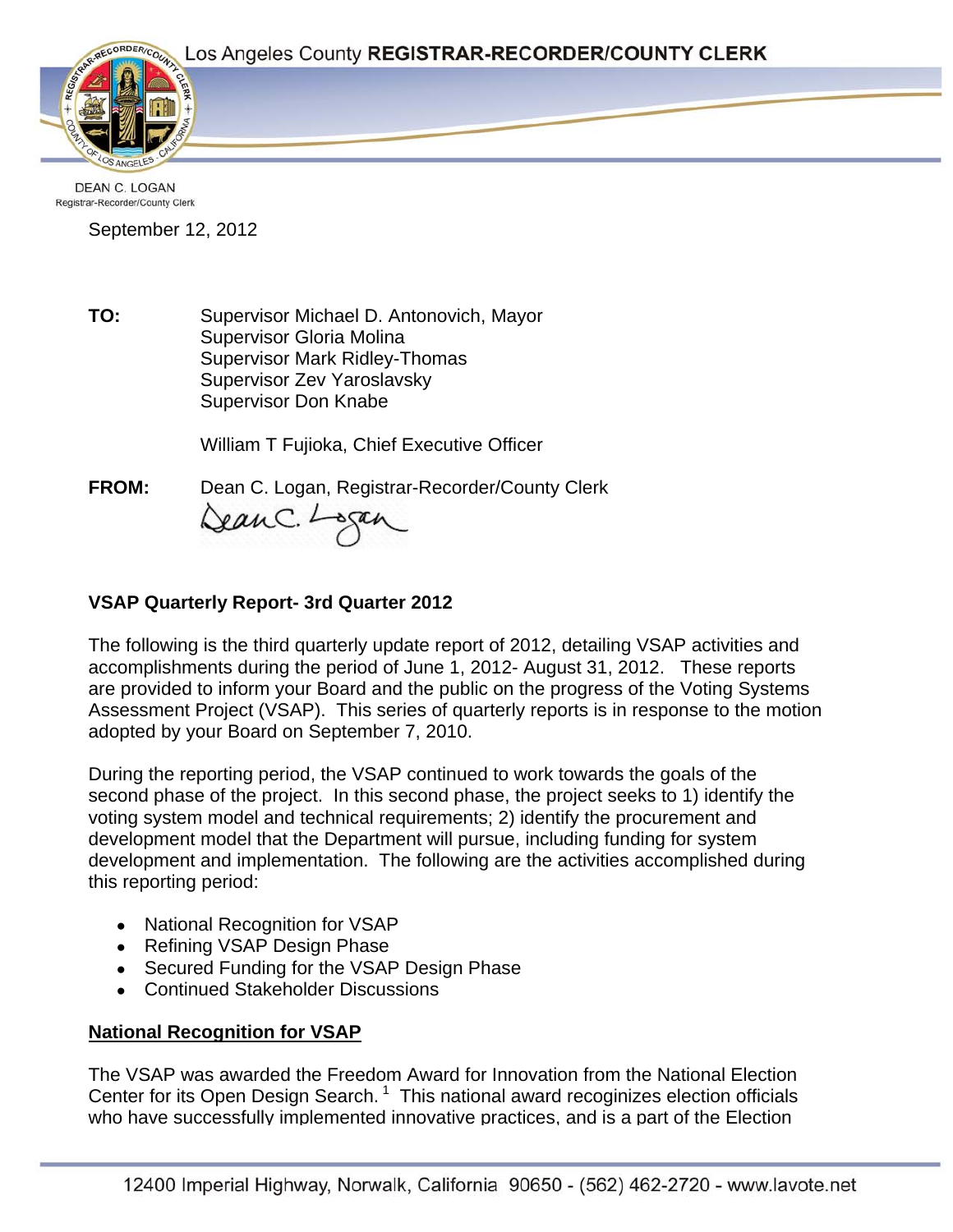Center's Professional Practices Program. The Election Center awarded this recognition to the RR/CC for its unprecedented approach for engaging the public during its Open Design Search. The VSAP's Open Design Search is an innovative initiative that engaged a broad range of experts, designers, and the general public through and online challenge and brainstorming workshops to generate concepts and ideas for the design of a voting system that will meet the unique needs of Los Angeles County's large and diverse electorate.

#### **Refining the VSAP Design Phase**

The Department is preparing to launch the design phase of the VSAP. In this phase, the VSAP seeks to engage an independent design agency to synthesize the data that has been collected through the project and produce a set of voting system design options for Los Angeles County. The goal of this design phase is to develop system design options that meet the needs and preferences of voters, satisfy the VSAP General Voting System Principles, are supported by the VSAP Advisory Committe and other critical stakeholders, and can feasibliy be developed and implemented. In order to accomplish these goals, the design phase will develop these design options using an iterative design process that engages voters and other critical stakeholders throughout the project.

The system design options resulting from this phase will be presented through a report which includes descriptions, images, and other physical displays to facilitate communication of the design options to stakeholder audiences. Design options will also be accompanied by a fesibility study evaluating the availability, costs, and longevity of the technology and other physical materials needed to implement the design option. The feasibility study will provide guidance for developing technical specifications, engineering, and prototyping the system, including the time and costs necessary to complete them. The RR/CC will present these voting system design options to the public at a capstone public engagement forum. During this event voters and other stakeholders will be provided an opportunity to ask questions and provide feedback.

The design process is a critical phase which will lay the foundation for system engineering, prototyping, manufacturing and implementation during future phases of the voting systems modernization project.

### **VSAP Design Phase Funding**

On August 22, 2012, the Productivity Investment Board (PIB) unanimously voted to support granting \$470,000 in funding (\$235,000 loan/ \$235,000 grant) to the Department for the execution of the VSAP Design Phase. If awarded, PIF funds will support the development of detailed voting system design options using an iterative design process that engages stakeholders and is led by an independent design agency.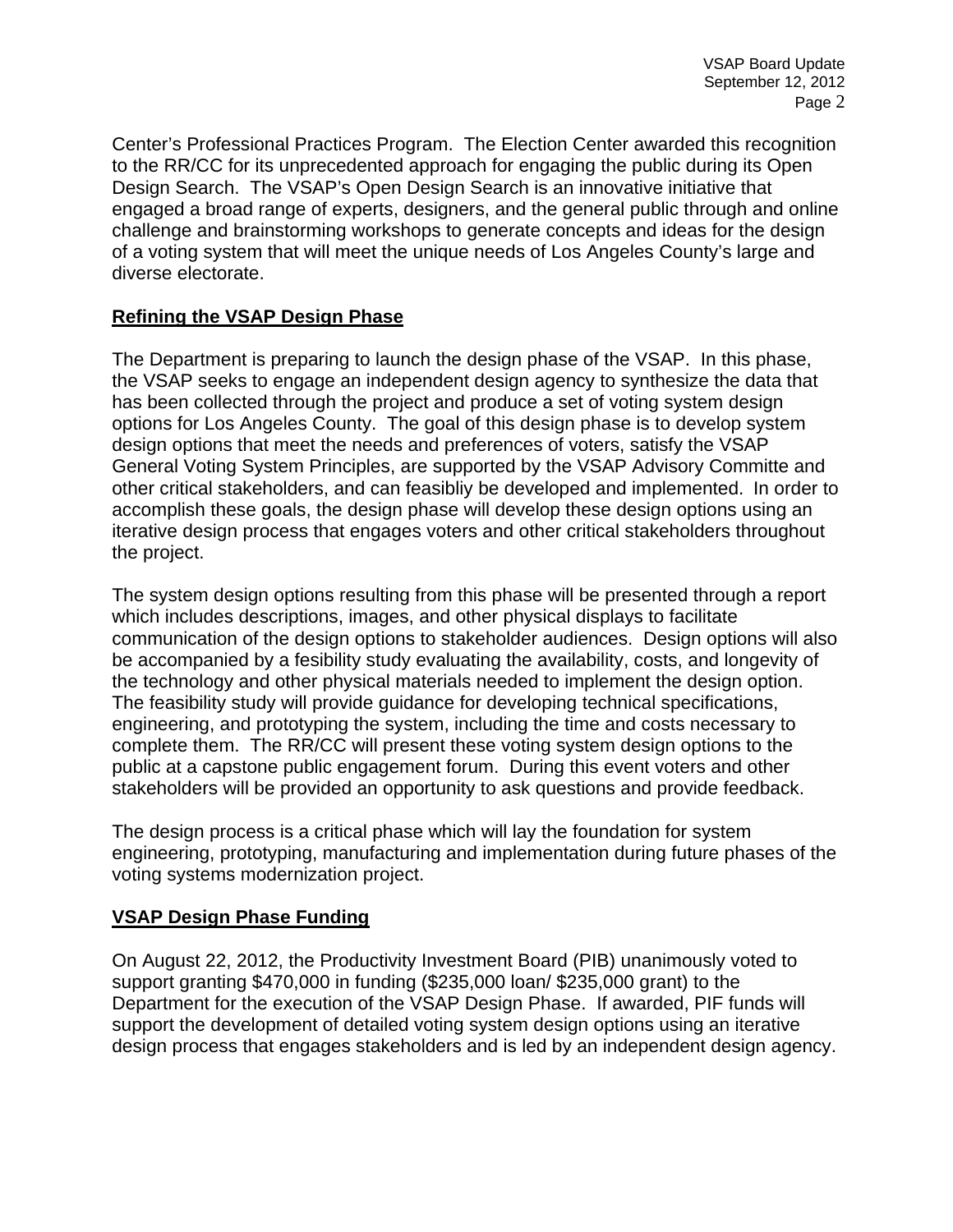The Department submitted a proposal for a \$470,000 grant to the PIB (a subcommittee of the Quality and Productivity Commission, which manages the Productivity Investment Fund) on July 13, 2012, with a presentation of that proposal following at the July  $25<sup>th</sup>$ PIB meeting. At this meeting, the PIB expressed support for a revised version of the proposal, splitting the grant proposal into a 50/50 grant/loan. The Department presented the revised project proposal on August 22<sup>nd</sup>, at which point the PIB unanimously voted to support the revised proposal and recommend to the Quality and Productivity Commission to award the funding.

The Department will meet with the Quality and Productivity Commission on October 29, 2012, where they Quality and Productivity Commission will vote on funding the proposal.

#### **Stakeholder Discussions**

The Department continues to meet with stakeholders with the intent of keeping them informed and engaged in the VSAP process. During this period, the Department provided updates and presentations to, and facilitated discussions with the Chief Executive Office, Chief Information Office, Board of Supervisor Deputies, and the Voting Accessibility Advisory Committee. Presentations and discussions were held at the following meetings:

- 1. Chief Executive Office- June 14, 2012 The RR/CC met with CEO William T Fujioka, and staff to provide an overview of VSAP accomplishments, next steps, and challenges.
- 2. CEO, Governmental and Legislative Affairs July 16, 2012 The RR/CC met with CEO Intergovernmental and External Relations (IGEA) staff to provide an overview of VSAP legislative/regulatory hurdles and discuss what support will be need from IGEA to address those hurdles.
- 3. Chief Information Office- July 30, 2012 The RR/CC met with CIO Richard Sanchez and Henry Balta with the purpose of discussing next steps for the VSAP and a strategy for continued collaboration.
- 4. Chief Executive Office and Board of Supervisor Deputies- August 8, 2012 CEO, William T Fujioka hosted a meeting to provide Board of Supervisors staff an update on the VSAP. The RR/CC presented an overview of VSAP accomplishments, next steps, and challenges.
- 5. Voting Accessibility Advisory Committee- August 28, 2012 VSAP staff provided VAAC members an update on VSAP activites.